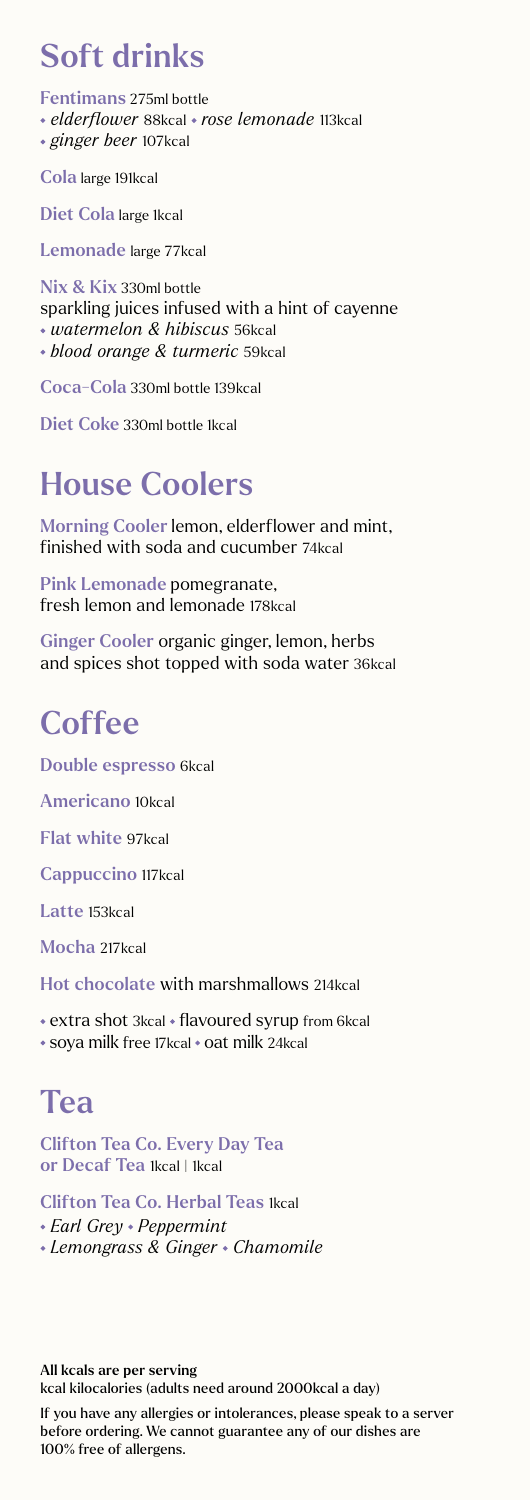# **Wine**

## Sparkling

Prosecco, Santa Fosca Italy vg delicate in flavour with notes of green apple and citrus blossom

Prosecco Rosé, Bottega Italy vg rich and fruity with aromas of red fruits, honey and pear

Champagne, Alexandre Bonnet, Grande Réserve France vg light and delicate, white blossom and citrus fruit

Champagne, Laurent-Perrier, La Cuvée France vg elegant and refined with notes of green apple, vanilla and biscuit

## **White**

Verdejo, Casa Albali Spain aromatic, apple and tropical fruit

Chenin Blanc, Bespoke South Africa fruity, melon, peach and citrus

Pinot Grigio Organic, Vinuva Italy vg dry, hints of ripe apple

Pulpo Sauvignon Blanc, Western Cape zesty, citrus and tropical fruit

Chardonnay, Bouchard France dry, floral, vanilla and honey

Picpoul de Pinet, Réserve Mirou France vg dry, citrus and orange blossom

Riesling, Weingut Winter Germany vg juicy, apple and citrus fruit

Sauvignon Blanc, Cellar Selection, Villa Maria New Zealand vibrant, lime and gooseberry

Gavi di Gavi, Toledana, Domini Villa Lanata Italy vg elegant, apple and sweet melon

Petit Chablis, J. Moreau et Fils France vg dry, delicate white flowers and crisp apple





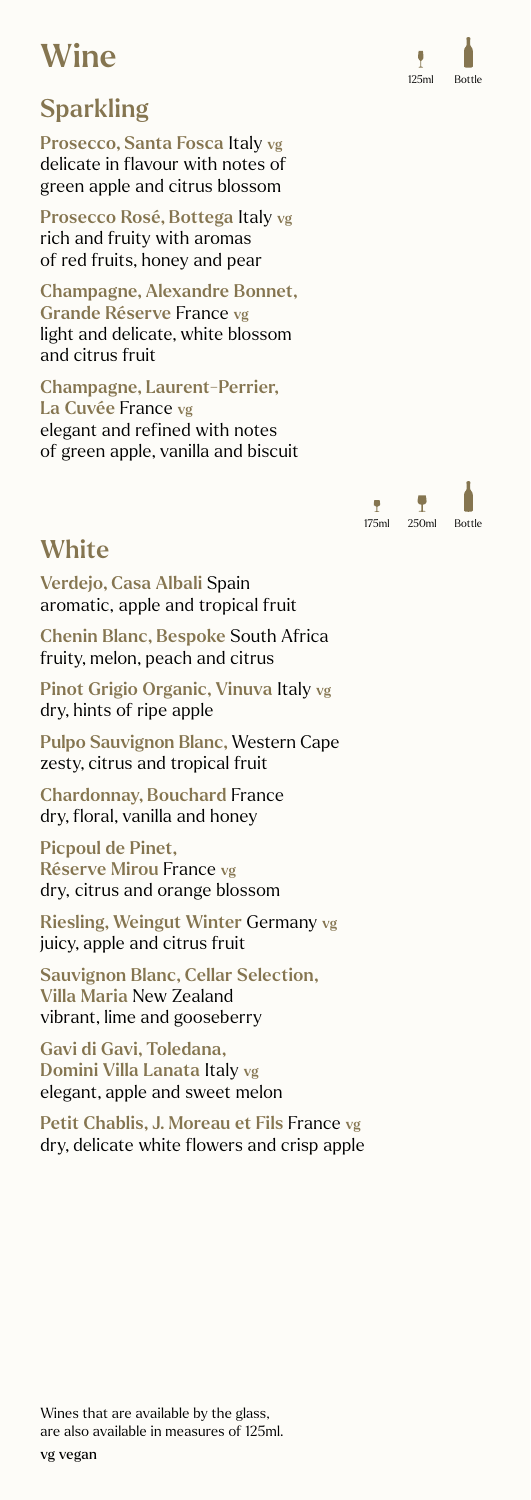

## Red

Organic Tempranillo, Castillo de Mureva Spain juicy, cherry and fig

Merlot, Monte Verde Chile vg medium, rich chocolate and plum

Shiraz, Fish Hoek Fairtrade South Africa spicy, ripe blueberry and peppercorn

Pinotage, Reign of Terroir South Africa vg warming, figs and blackberry

Organic Rioja Vendimia Secleccionada, Don Jacobo Spain vg fruit-led, currants and red berries

Malbec, Familia Zuccardi Argentina vg peppery, dark cocoa and plum

Cabernet Sauvignon, Angus The Bull Australia vg intense, ripe black fruits and chocolate

Saint-Emilion Grand Cru, Chateau Vignot France vg bold, aromas of black fruits and spice

Pinot, Dicey, Central Otago New Zealand vg complex, notes of bramble and cherry

Châteauneuf-du-Pape, Les Clefs du Paradis France vg elegant, tastes of red currants and tobacco



## Rosé

Zinfandel Rosé, Whispering Hills USA fruity, strawberry and vanilla

Pinot Grigio Rosato, Bottega Italy vg pale, raspberry and cherry

Côtes de Provence Rosé, Héritage France vg elegant, aromas of strawberry and pink grapefruit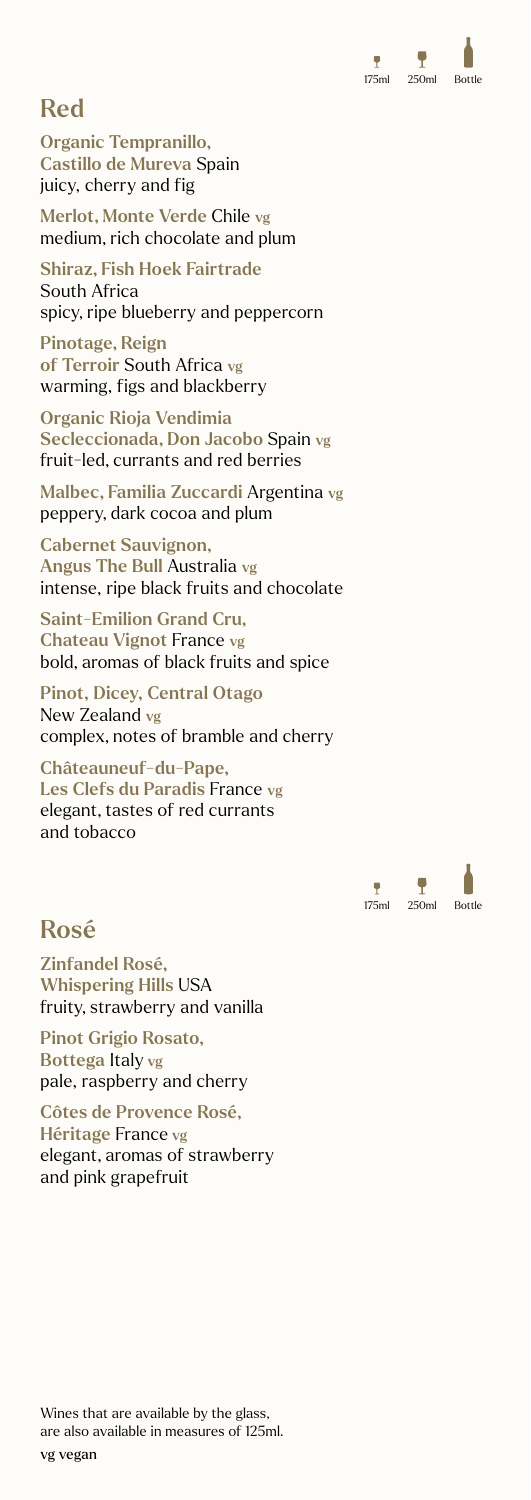# **Cocktails**

## Short & Punchy

#### Porn Star Martini

Smirnoff Vodka, passion fruit, pineapple, vanilla with a shot of Italian sparkling wine

### Raspberry & Vanilla Martini

Smirnoff Vodka, Moose botanical spirit, raspberry, vanilla and cranberry juice *Moose will plant ten trees for every bottle sold*

### Cosy Espresso Martini

a sustainable take on the classic espresso martini featuring coffee liqueur, cold brew coffee and Discarded Spirits Co. Banana Rum

Rhubarb & Chamomile Bramble Warner's Rhubarb Gin, Maraschino cherry, lemon and chamomile tea syrup *Curated by James McMillan, Cosy Club Nottingham*

## Long & Refreshing

English Garden Hendrick's Gin, elderflower, cucumber and cloudy apple juice

#### Mango Colada Mount Gay Rum, mango, coconut and pineapple

Raspberry Shrub Mojito Havana 3 year old Rum, fresh mint, lime, with raspberry shrub syrup

### Cherry Bakewell

Mount Gay Rum, Luxardo Amaretto, caramel, with cherry juice

## Sparkling & Elegant

*botanical infused spirits finished with Italian sparkling wine and soda*

Grapefruit & Thyme Spritz Aperol infused with grapefruit and thyme

Lychee & Ginger Spritz Cointreau mixed with lychee and ginger

Peach & Elderflower Spritz Tanqueray combined with peach and elderflower

Passionfruit & Orange Blossom Spritz Cointreau and Passoã mixed with orange blossom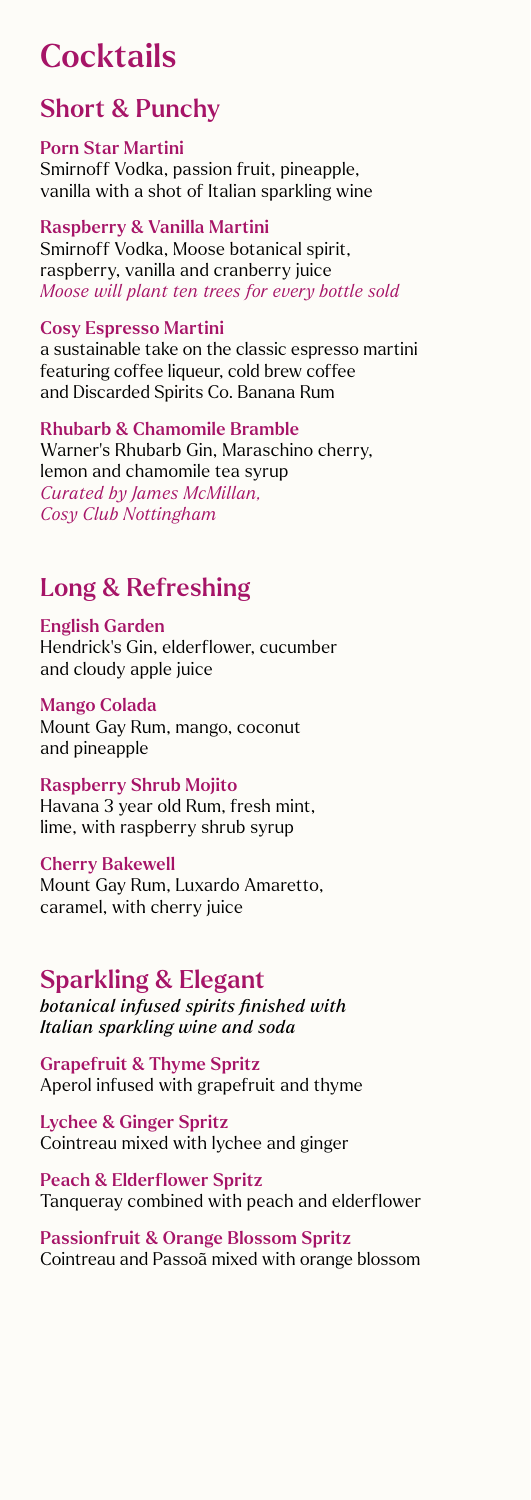## Vintage & Adventurous

Seville Orange Old Fashioned Woodford Reserve infused with Seville orange

Cherry Blossom Negroni gin, red vermouth, Campari, with hints of cherry blossom

Grapefruit Sherbet Margarita el Jimador Tequila, lime, agave with grapefruit sherbet

Pineapple & Coconut Mai Tai Mount Gay Black Barrel Rum with lime, falernum, pineapple and coconut *Curated by Charlie Dimbleby, Cosy Club Portsmouth*

### Alcohol Free & Easy

*created using Everleaf botanical infused aperitifs*

Juniper & Vanilla Highball juniper and bergamot aperitif served long with vanilla, lime and soda 101kcal

Spiced Pineapple Punch short and bold, flavours of saffron, orange blossom with spiced pineapple 242kcal *Curated by Ian Hunter, Cosy Club Durham*

#### Apricot & Rosehip Spritz

refreshing rosehip and strawberry aperitif finished with white grape and apricot soda 46kcal

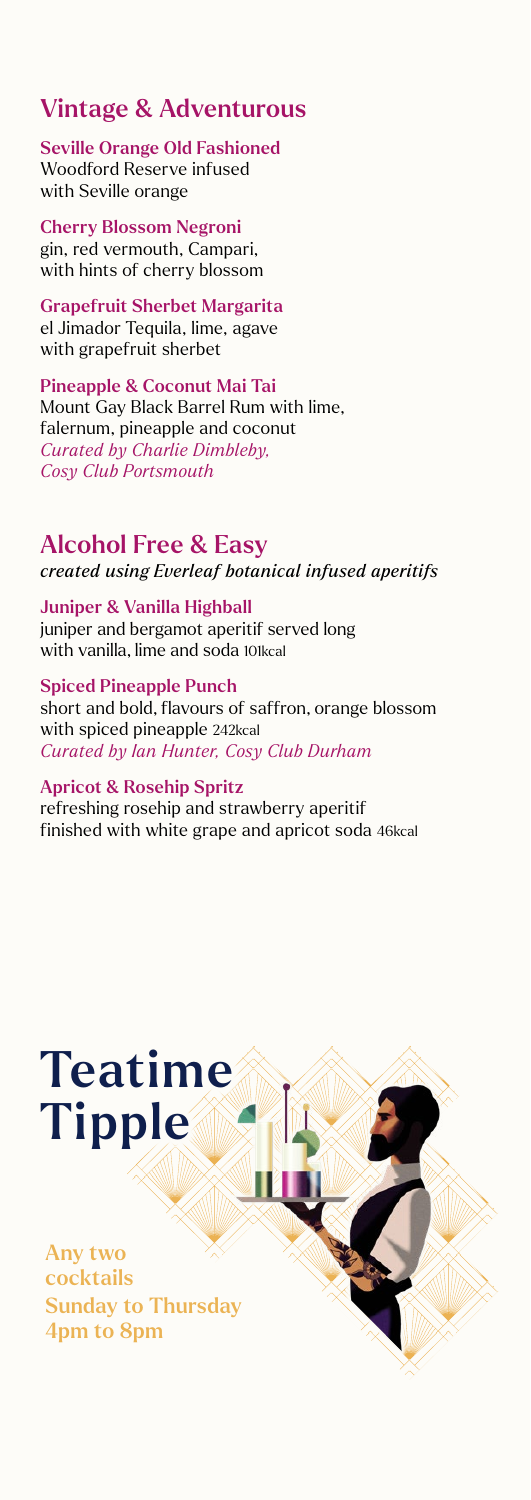Curated Gin & Tonics *our signature gin pairings, all served as a 50ml measure* 

White Grape & Apricot G&S Botanist Gin, served with rosemary and Fever-Tree White Grape & Apricot Soda

Mediterranean & Cucumber G&T Hendricks Neptunia, slices of cucumber, finished with Fever-Tree Mediterranean Tonic

Strawberry & Lemon G&T Didsbury Strawberry & Sicilian Lemon Gin, garnished with lemon and mint, paired with Fever-Tree Light Tonic

Pink G&T Silent Pool Gin, juniper and lemon, finished with Fever-Tree Aromatic Tonic

## Gin

*served as a 25ml measure, mixers charged separately*

Tanqueray (43.1%) Cameronbridge, Scotland

Chase GB (40%) Hereford, England

The Botanist (46%) Islay, Scotland

Silent Pool Gin (43%) Surrey, England

Hendrick's (41.4%) Girvan, Scotland

New London Light (0%) Salcombe, England 3kcal

Warner's Rhubarb (40%) Northamptonshire, England

Didsbury Strawberry & Sicilian Lemon (40%) Manchester, England

Chase Pink Grapefruit & Pomelo (40%) Hereford, England

Hendrick's Neptunia (43.4%) Girvan, Scotland



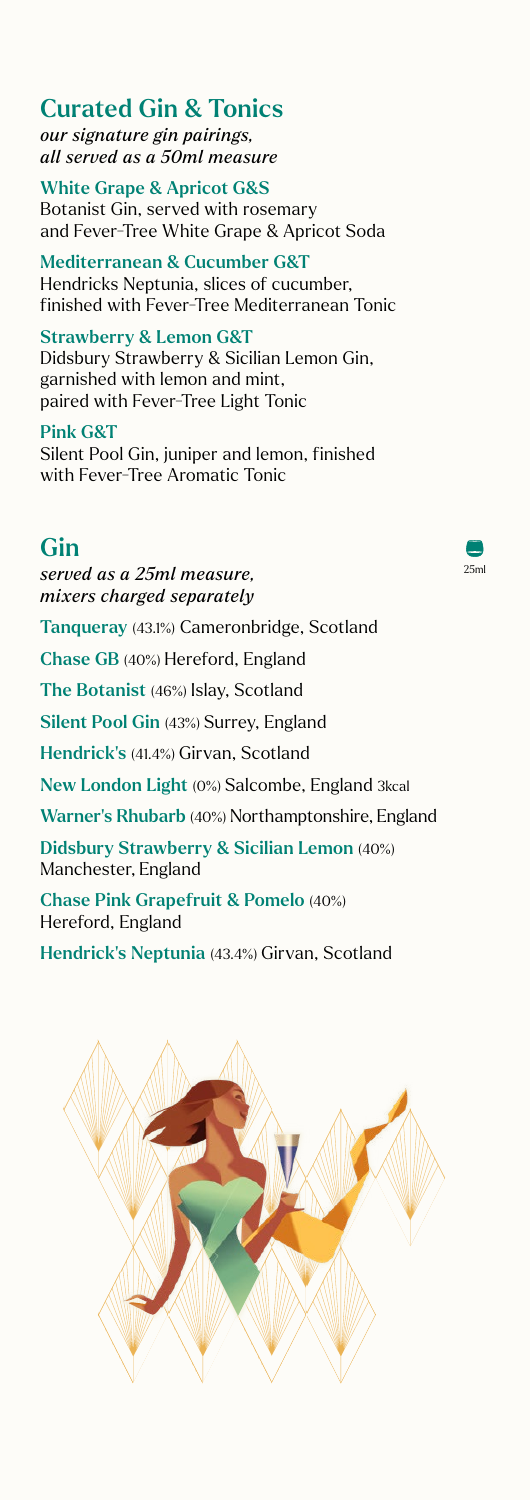# **Spirits**

25ml

Vodka Ketel One (40%) Chase Original Potato Vodka (40%) Grey Goose (40%) Smirnoff Vanilla (37.5%) Chase English rhubarb (40%)

## Rum

Havana 3 year old (40%) Havana, Cuba Mount Gay Eclipse (40%) Barbados Don Papa 7 year old (40%) Philippines Mount Gay Black Barrel (43%) Barbados Cut Spiced Rum (37.5%) Kraken Black Spiced Rum (40%) Brewdog 500 Cuts Botanical Rum (40%) Gosling's Black Seal (40%) Bermuda

## Scotch Whisky

Auchentoshan Three Wood (43%) Lowlands Glenfiddich 12 year old (40%) Speyside Glenmorganie X (40%) Highlands Talisker 10 year old (45.8%) Isle of Skye Ardbeg 10 year old (46%) Isle of Islay Johnnie Walker Black Label (40%) Scotland

## World Whiskey

Jack Daniel's Old No.7 (40%) Tennessee, USA Bulleit (40%) Kentucky, USA Woodford Reserve (43.2%) Kentucky, USA Woodford Reserve Double Oaked (43.2%) Kentucky, USA Jameson's (40%) Middleton, Ireland

Suntory Toki (43%) Japan

**Tequila** el Jimador Reposado (38%) Jalisco, Mexico Don Julio Añejo (40%) Jalisco, Mexico

**Cognac** Martell VSOP (40%) Cognac, France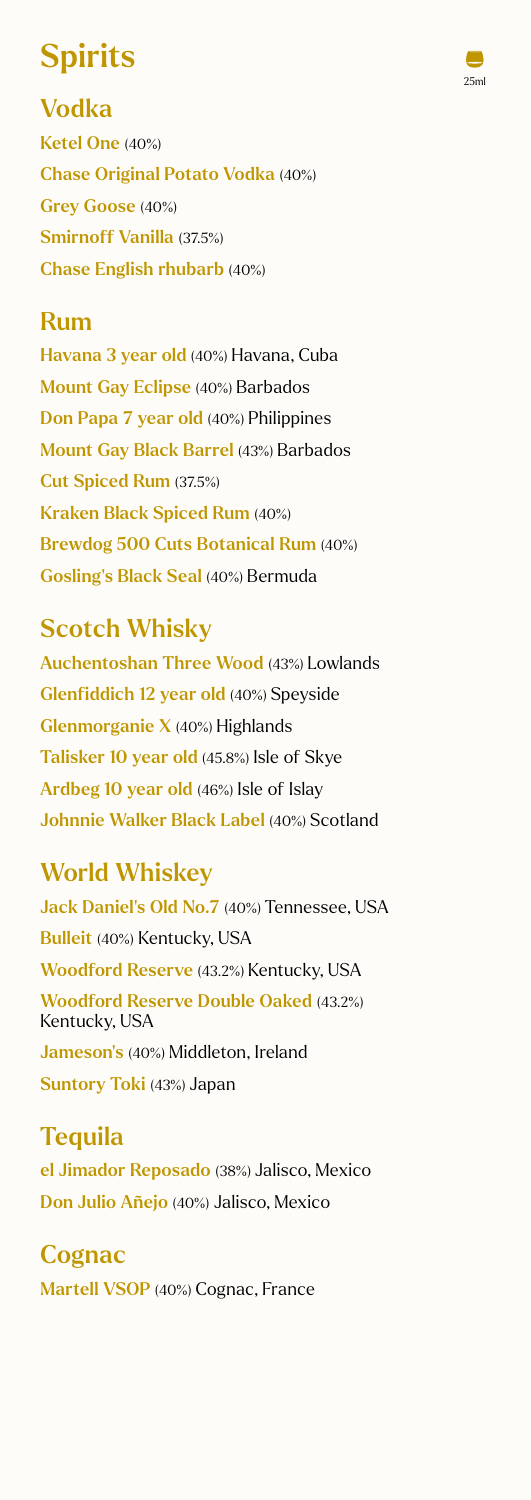# Beer & cider

## Draught

Amstel (4.1%) Birra Moretti (4.6%) Estrella Damm (4.6%) BrewDog Punk IPA (5.2%) Bristol Beer Factory Milk Stout (4.5%) Caple Rd Craft Cider (5.2%)

## Bottles

Peroni (5.1%) 330ml bottle Sol (4.2%) 330ml bottle Camden Hells Lager (4.6%) 330ml bottle Camden Pale Ale (4.0%) 330ml bottle Daura Damm (5.4%) 330ml bottle gf BrewDog Punk AF IPA (0.5%) 330ml bottle 50kcal Heineken 0.0 (0.0%) 330ml bottle 69kcal Old Mout Flavoured Cider (4.0%) 500ml bottle